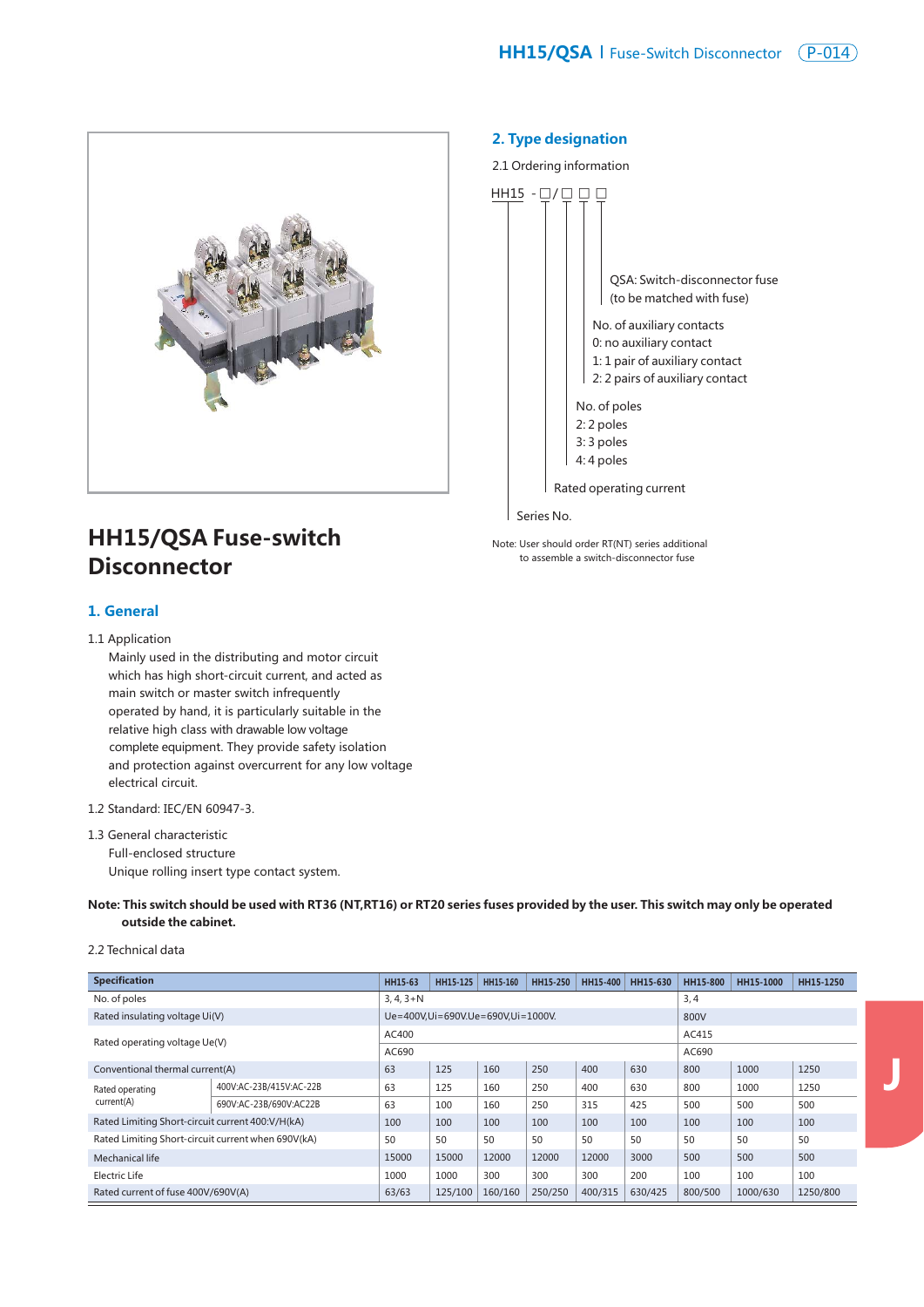# **P-015**) Fuse-Switch Disconnector | **HH15/QSA**

| <b>Specification</b>                                                   | HH15-63   | HH15-125         | HH15-160         | HH15-250         | HH15-400        | HH15-630         | HH15-800, 1000, 1250 |        |
|------------------------------------------------------------------------|-----------|------------------|------------------|------------------|-----------------|------------------|----------------------|--------|
|                                                                        | 400V/415V | RT16-00          | RT16-00          | RT16-00          | RT16-1          | RT16-2           | RT16-3               |        |
|                                                                        |           | <b>RT20</b>      | <b>RT20</b>      | <b>RT20</b>      | <b>RT20</b>     | <b>RT20</b>      | <b>RT20</b>          | HDLRS3 |
|                                                                        |           | NT00             | NT00             | NT <sub>00</sub> | NT <sub>1</sub> | NT <sub>2</sub>  | NT <sub>3</sub>      |        |
| Model of fuse                                                          | 690V      | RT16-00          | RT16-00          | RT16-00          | RT16-1          | RT16-2           | RT16-3               | HDLRS3 |
|                                                                        |           | NT <sub>00</sub> | NT <sub>00</sub> | NT <sub>00</sub> | NT <sub>1</sub> | N <sub>T</sub> 2 | NT <sub>3</sub>      |        |
| Operating torque (N·m)                                                 | 7.5       | 7.5              | 16               | 16               | 16              | 30               | 40                   |        |
| Conventional thermal current of auxiliary contact<br>Ith 400, AC-15(A) | 5         | 5                | 5                | 5                | 5               | 5                | 5                    |        |

## 2.3 Dimension (mm)

HH15-63, 125/QSA



HH15-160, 250, 400/QSA



## HH15-630/QSA